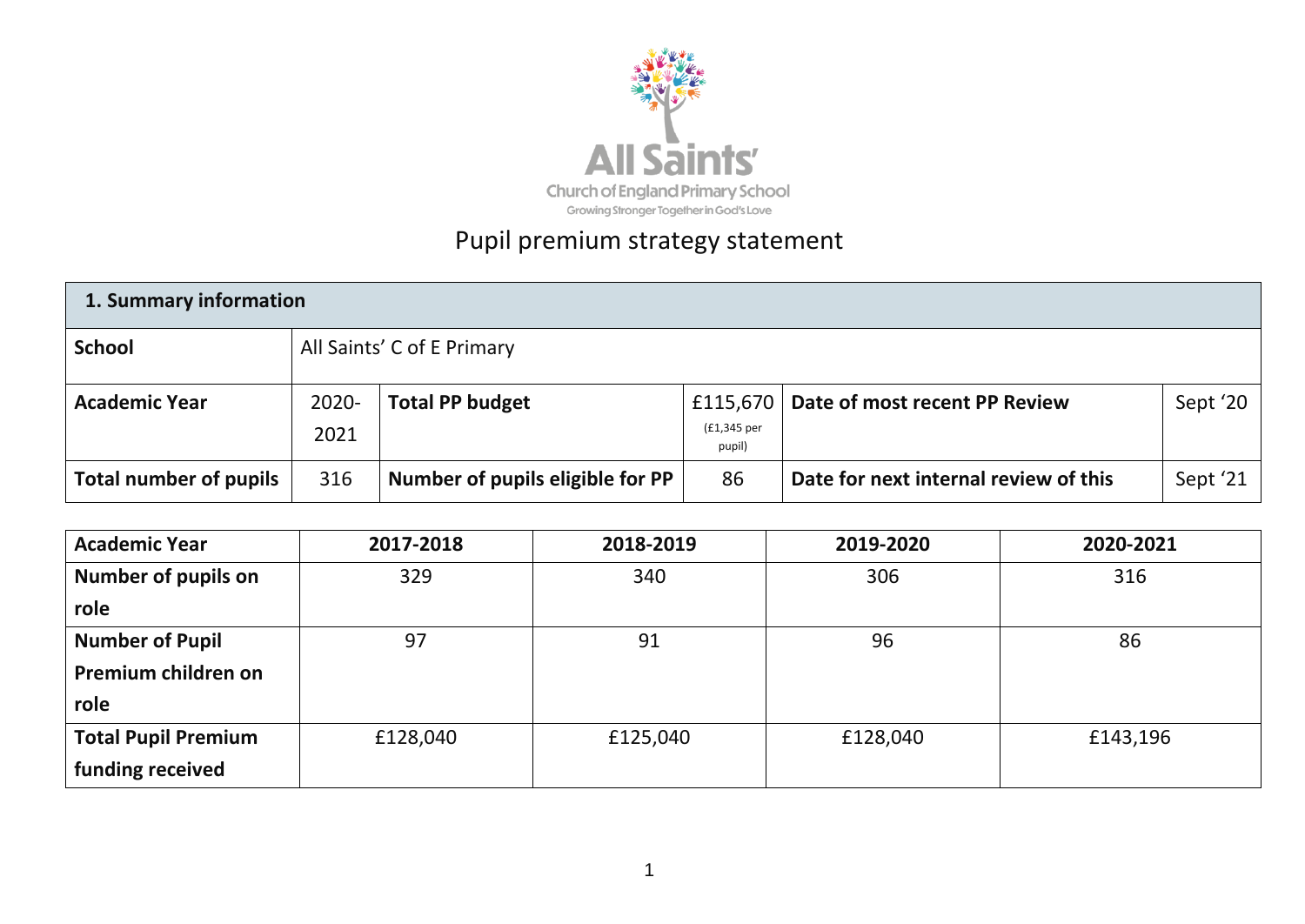| 2. Current attainment                        |                                         |                                                       |
|----------------------------------------------|-----------------------------------------|-------------------------------------------------------|
| End of Key stage Two Tests 2019              | Pupils eligible for PP (your<br>school) | Pupils not eligible for PP<br>(national average 2019) |
| % achieving EXS+ in reading, writing & maths | 77%                                     | 94%                                                   |
| average progress score in reading            | 3.4                                     | 1.3                                                   |
| average progress score in writing            | $-0.6$                                  |                                                       |
| average progress score in maths              | 2.6                                     | $-0.4$                                                |

|           | 3. Barriers to future attainment (for pupils eligible for PP)                                                                                                                                                                                                                                                                                                    |  |  |  |  |  |
|-----------|------------------------------------------------------------------------------------------------------------------------------------------------------------------------------------------------------------------------------------------------------------------------------------------------------------------------------------------------------------------|--|--|--|--|--|
|           | In-school barriers (issues to be addressed in school, such as poor oral language skills)                                                                                                                                                                                                                                                                         |  |  |  |  |  |
| А.        | Pupils have increasingly weak oral language skills, many do not speak in full grammatically correct sentences and this is a significant barrier to their written<br>English, as well as their ability to express their mathematical thinking and so develop their reasoning skills. This can lead to PP pupils attaining below non Pp<br>pupils for RWM combined |  |  |  |  |  |
| <b>B.</b> | Some Pupil Premium pupils are hesitant or do not have the opportunity to take up additional educational/extracurricular opportunities in order to enhance<br>learning, self-esteem and wellbeing.                                                                                                                                                                |  |  |  |  |  |
| C.        | Some PP pupils have Social and Emotional difficulties- impedes their academic progress. (see section E below)                                                                                                                                                                                                                                                    |  |  |  |  |  |
|           | <b>External barriers</b> (issues which also require action outside school, such as low attendance rates)                                                                                                                                                                                                                                                         |  |  |  |  |  |
| D.        | Attendance of pupils requires on-going monitoring to ensure that children are in school whenever possible, accessing all learning opportunities. (No current<br>attendance concerns) The school has close links with the Education Welfare Officer (EWO).                                                                                                        |  |  |  |  |  |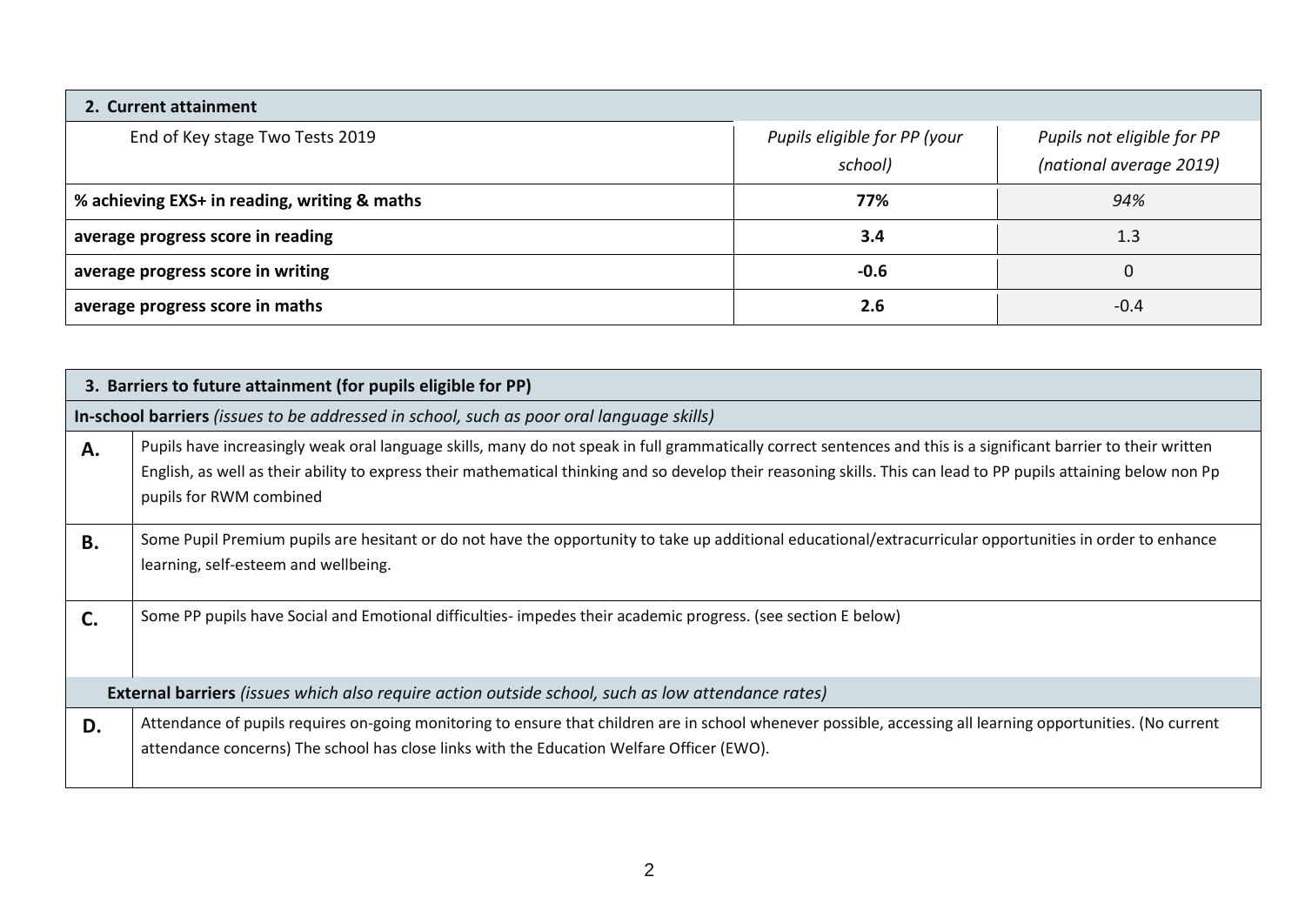| E.        | Family circumstances and contextual factors affecting attendance, learning, behaviour and social emotional wellbeing.                                                                                                                                                                                                                                                                                               |                                                                                                                                                                                                                                                                                                 |  |  |  |  |  |
|-----------|---------------------------------------------------------------------------------------------------------------------------------------------------------------------------------------------------------------------------------------------------------------------------------------------------------------------------------------------------------------------------------------------------------------------|-------------------------------------------------------------------------------------------------------------------------------------------------------------------------------------------------------------------------------------------------------------------------------------------------|--|--|--|--|--|
|           | 4. Desired outcomes (Desired outcomes and how they will be measured)                                                                                                                                                                                                                                                                                                                                                | <b>Success criteria</b>                                                                                                                                                                                                                                                                         |  |  |  |  |  |
| A.        | The attainment gap between PP and non PP pupils across the school continues to be less than the national gap.                                                                                                                                                                                                                                                                                                       | Pupils eligible for PP make rapid<br>progress so that all pupils eligible for PP<br>meet age related expectations.                                                                                                                                                                              |  |  |  |  |  |
| <b>B.</b> | Children from vulnerable families will access the full range of opportunities available to them.<br>Staff will report child's well-being improvements using evaluation sheets, as well as less incidences of peer conflict<br>for these children. This will impact positively on their progress. All children eligible for PP will be able to access the<br>full range of clubs and trips available at All Saints'. | Fewer incidents recorded for these<br>pupils on the school system.<br>Evaluation sheets from interventions will<br>be monitored:<br>ELSA (progress against initial<br>$\bullet$<br>scoring)<br>Written TAMHS report<br>Learning mentor (verbal<br>feedback & scoring)<br>SEAL (verbal feedback) |  |  |  |  |  |
| C.        | Children from vulnerable families will be ready to learn.<br>Teachers will report greater levels/scores of 'well-being and involvement' in the classroom.                                                                                                                                                                                                                                                           | Increased % of PP pupils achieving age<br>related expectations in reading, writing<br>and maths combined.                                                                                                                                                                                       |  |  |  |  |  |
| D.        | Maintain attendance rates for PP pupils to be broadly in line with non PP pupils.<br>Half-termly monitoring including attendance officer and EWO at Network meetings.                                                                                                                                                                                                                                               | Reduced absence rate.                                                                                                                                                                                                                                                                           |  |  |  |  |  |
| E.        | Continual support for families who have social and emotional difficulties in the form of regular Early Help meetings.                                                                                                                                                                                                                                                                                               |                                                                                                                                                                                                                                                                                                 |  |  |  |  |  |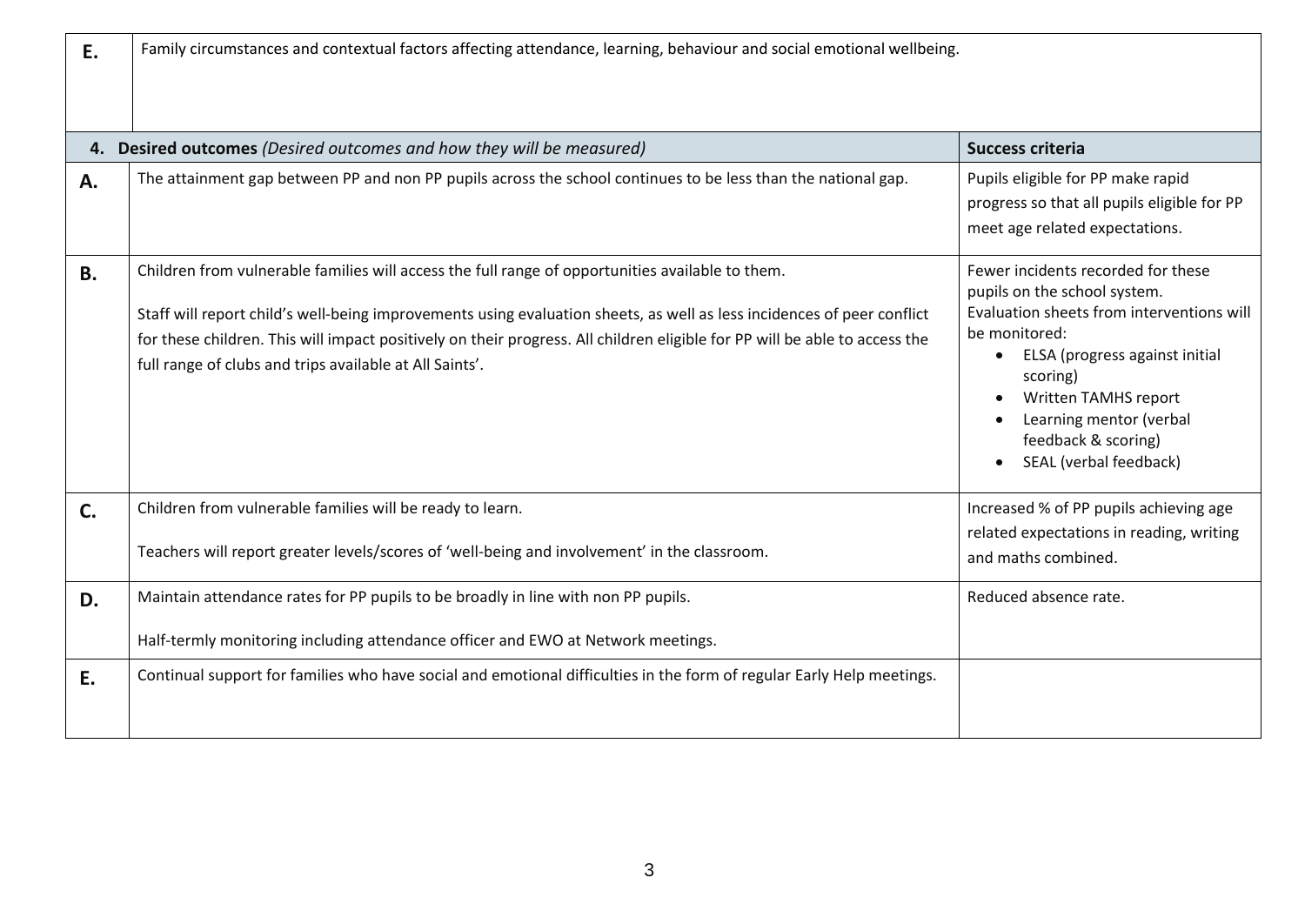| Academic year                                                                                                                                                                                                                       | 2020-2021                                                                                                                                                                                                                                       |                                                                                                  |                                                           |               |
|-------------------------------------------------------------------------------------------------------------------------------------------------------------------------------------------------------------------------------------|-------------------------------------------------------------------------------------------------------------------------------------------------------------------------------------------------------------------------------------------------|--------------------------------------------------------------------------------------------------|-----------------------------------------------------------|---------------|
| Whole School Approaches- Quality of teaching for all                                                                                                                                                                                |                                                                                                                                                                                                                                                 |                                                                                                  |                                                           |               |
| <b>Desired outcome</b>                                                                                                                                                                                                              | All pupils access rich and well-structured curriculum supported effective by appropriate resources                                                                                                                                              |                                                                                                  |                                                           |               |
| Chosen action / approach                                                                                                                                                                                                            | What is the evidence and rationale for this<br>choice?                                                                                                                                                                                          | How will you ensure it<br>is implemented well?                                                   | <b>Staff lead</b>                                         | Cost          |
| А.<br>Oral Rehearsal in-house school<br>initiative<br>Focused support for next steps in<br>embedding implementation of the<br>approach e.g. exemplar planning;<br>monitoring; mentoring; progress of<br>skills check; observations) | Our English approach supports embedding<br>language patterns and structure orally so that<br>children are familiar with these before<br>attempting to write.<br>PP pupils who are language deprived particularly<br>benefit from this approach. | On-going monitoring of<br>the implementation.<br>Termly data analysis of PP<br>pupils' progress. | <b>DHT</b><br><b>HT</b><br>Reading<br>AHTs/ SENCo<br>Lead | Total £17,860 |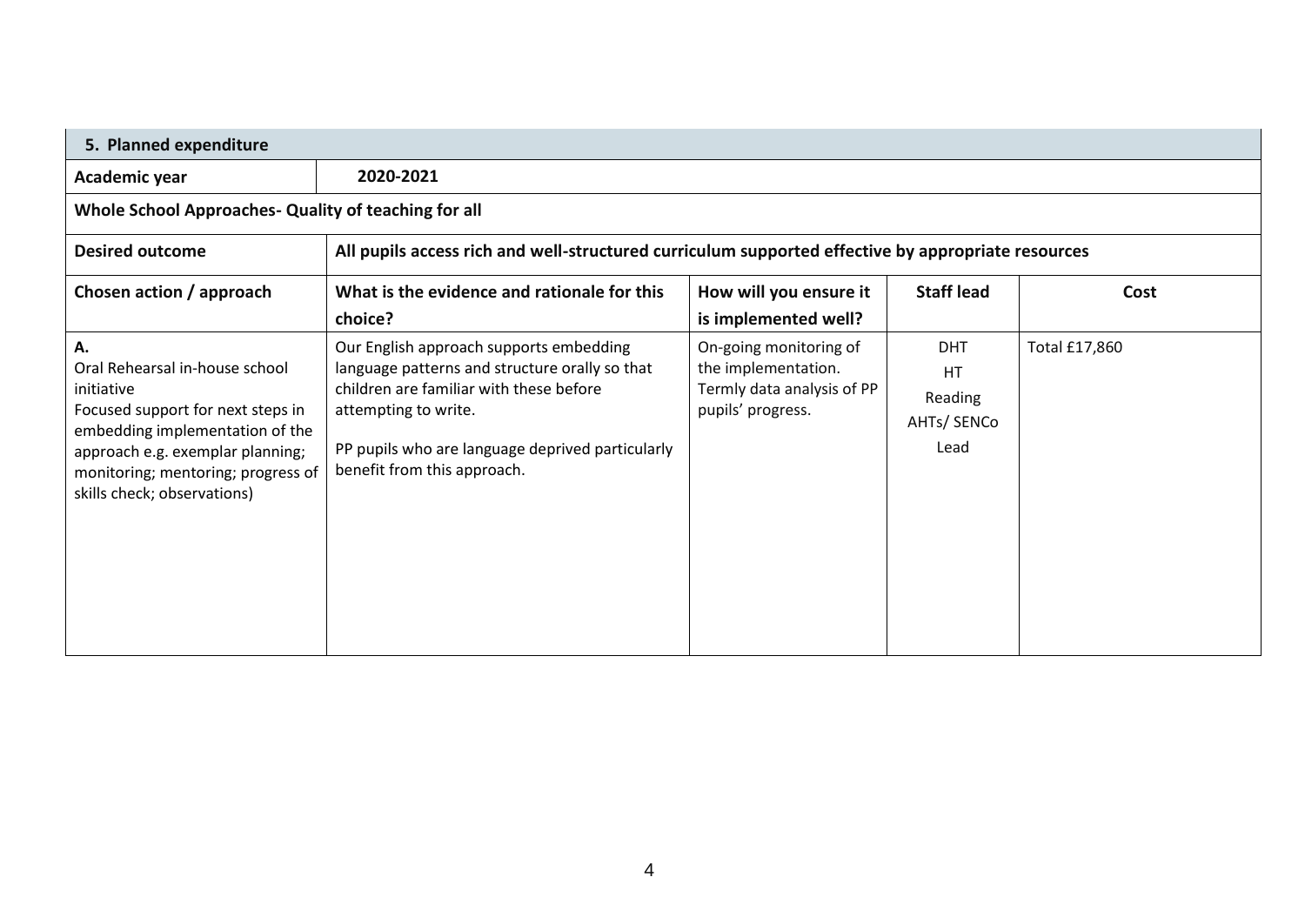| А.                             | Following end of year question level analysis, key | On-going monitoring of | Maths       | Total £7,664.84 |
|--------------------------------|----------------------------------------------------|------------------------|-------------|-----------------|
| Teaching for mastery in maths  | areas including place value have been identified   | the embedding of MM    | coordinator |                 |
| Embedding of mastery approach  | as in need of improvement to impact on the         | approach. Termly data  | <b>DHT</b>  |                 |
| with focused support for maths | overall attainment on maths fluency and            | analysis of PP pupils' | HT          |                 |
| teaching in all year groups.   | reasoning.                                         | progress.              |             |                 |
| Further development CPD.       | Engagement with Wandsworth Maths Hub               |                        |             |                 |
|                                |                                                    |                        |             |                 |
|                                |                                                    |                        |             |                 |
|                                |                                                    |                        |             |                 |
|                                |                                                    |                        |             |                 |
|                                | £25.524.84                                         |                        |             |                 |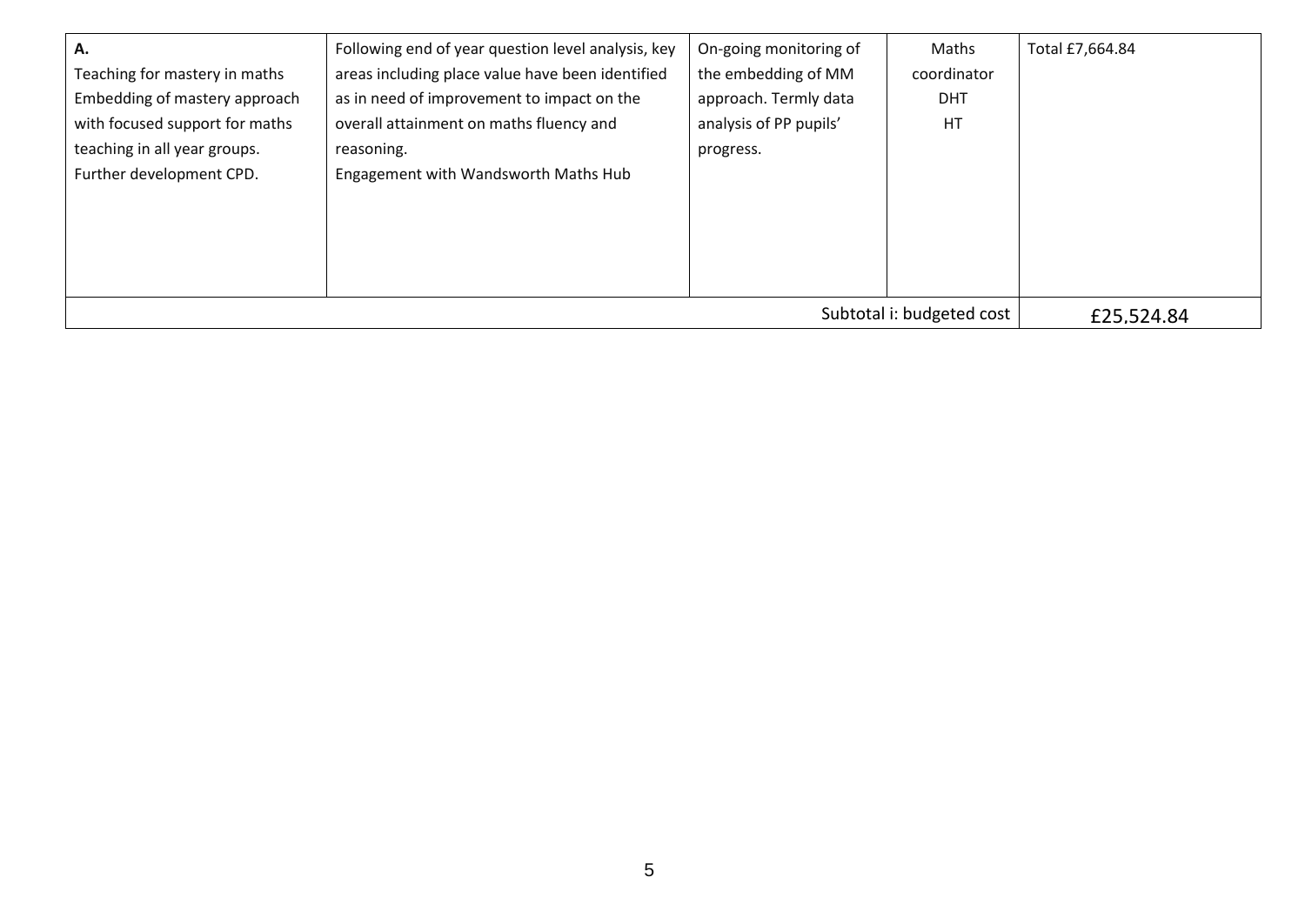| i. Targeted support                                                                                                                                                 |                                                                                                                                                                                                                                                                |                                                                                                                                                                                  |                                               |            |  |
|---------------------------------------------------------------------------------------------------------------------------------------------------------------------|----------------------------------------------------------------------------------------------------------------------------------------------------------------------------------------------------------------------------------------------------------------|----------------------------------------------------------------------------------------------------------------------------------------------------------------------------------|-----------------------------------------------|------------|--|
| Barriers to learning for individuals are identified and addressed through specific and appropriate intervention and<br><b>Desired outcome</b><br>support            |                                                                                                                                                                                                                                                                |                                                                                                                                                                                  |                                               |            |  |
| Chosen action / approach                                                                                                                                            | What is the evidence and rationale for this<br>choice?                                                                                                                                                                                                         | How will you ensure it is<br>implemented well?                                                                                                                                   | <b>Staff lead</b>                             | Cost       |  |
| А.<br>Development of the provision map<br>to plan Maths/ English boosters<br>starting in late September for<br>pupils on cusp of attaining the<br>expected standard | Data analysis is used to identify pupils who are on<br>the cusp of attaining at the expected standard                                                                                                                                                          | Class teachers feed into the<br>planning for these sessions; they<br>are delivered by experienced staff.<br>Maths and English Subject Leads<br>quality assure the resources used | <b>HT</b><br><b>DHT</b><br>AHTs<br>Maths lead | £14,145.16 |  |
| Α.<br>1:1 Reading intervention focussing<br>on engagement and enjoyment                                                                                             | Reading Rocketeers provides research to prove<br>impact with entry and exit data gathered. All<br>children make progress in learning as well as<br>enjoyment and engagement in reading.<br>Highly trained HLTA who has proven track record<br>with the school. | <b>Reading Rocketeers tracking</b><br>system entry and exit data.                                                                                                                | <b>HT</b><br><b>DHT</b><br>Reading lead       | £14,624.86 |  |
| Α.<br>Learning support in specific year<br>groups where coexistence of<br>PP/SEN/EAL is high or where pp<br>pupils may not make expected<br>progress.               | Children with complex difficulties require very<br>specific and specialist support which will enable<br>the child's individual needs to be addressed.                                                                                                          | Skilled and experienced teaching<br>assistants to deliver the support.<br>SENCo & DHT to quality assure the<br>resources used.                                                   | <b>HT</b><br><b>DHT</b><br>AHTs/ SENCo        | £20,805.49 |  |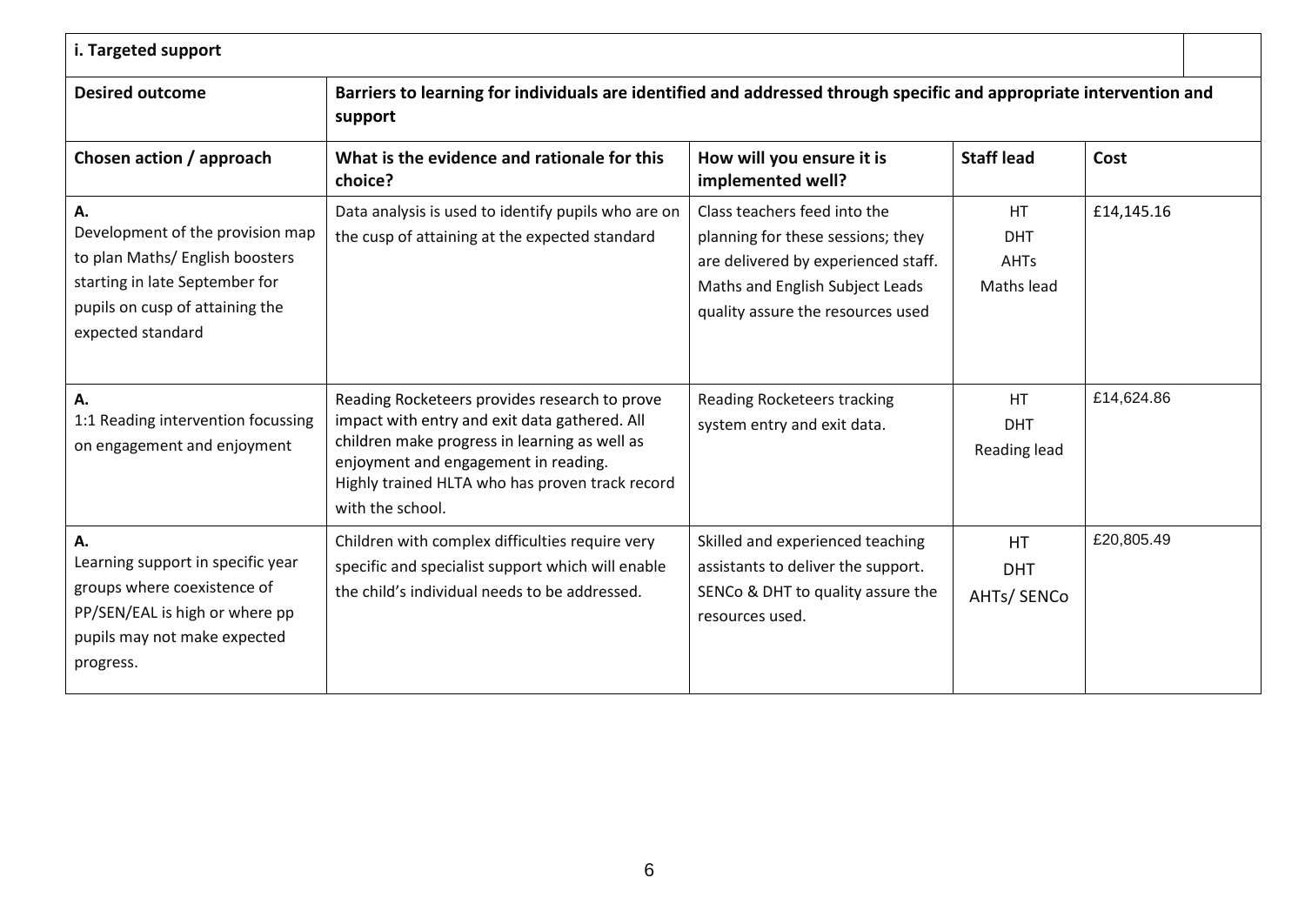| А.<br>ELKLAN, Black Cat, Attention<br>Bucket & targeted listening<br>activities provision for pupils<br>identified with Speech and<br>Language difficulties.  | High quality intervention sessions support<br>children with speech, language and<br>communication needs. Pupil's ability to use active<br>listening impacts on confidence and engagement<br>in learning. Individual pupils are supported make<br>progress towards their SALT targets and vocab<br>learning linked to curriculum topics.                  | Experienced and well trained TA to<br>deliver the sessions. These are to<br>be monitored by the EYs lead with<br>regular input from the S&L<br>therapist. | <b>AHTs</b><br>AW                                                 | £931.74   |
|---------------------------------------------------------------------------------------------------------------------------------------------------------------|----------------------------------------------------------------------------------------------------------------------------------------------------------------------------------------------------------------------------------------------------------------------------------------------------------------------------------------------------------|-----------------------------------------------------------------------------------------------------------------------------------------------------------|-------------------------------------------------------------------|-----------|
| C/D<br>CPD for TAs to enhance targeted<br>interventions for pupils and their<br>understanding of pupils needs with<br>social, emotional and mental<br>health. | Attachment and Trauma & Early help for mental<br>health - training for support staff to understand<br>social and emotional mental health needs<br>affecting learning and behaviour within<br>interventions and the classroom.<br>Support staff to be up-skilled with better<br>understanding and strategies in order to support<br>provision for pupils. | Pre and post training questionnaire<br>- linked to last year's CPD survey of<br>support staff.                                                            | <b>HT</b><br><b>SENCo</b><br>Behaviour &<br>Nurture lead          | £3,711.60 |
| B/C<br>First places in lunchtime Times<br>table Rock Stars groups offered to<br>pp children who do not get<br>additional times table practice at<br>home.     | The maths groups provide additional time to<br>practice key skills in a supportive environment<br>for children and enables these skills being<br>practiced regularly.                                                                                                                                                                                    | Maths lead & class teachers run<br>the club<br>timetable data will be gathered in<br>entry/exit to regular activities.                                    | HT.<br><b>DHT</b><br>Maths lead                                   | £440.63   |
| B/C<br>Re-invigorate playground<br>resources                                                                                                                  | A rich and engaging playground develops<br>children's physical and social skills.                                                                                                                                                                                                                                                                        | Emotional well-being data will be<br>gathered in entry/exit to regular<br>activities.                                                                     | <b>HT</b><br><b>DHT</b><br>PE Lead<br>Behaviour &<br>Nurture lead | £1,470    |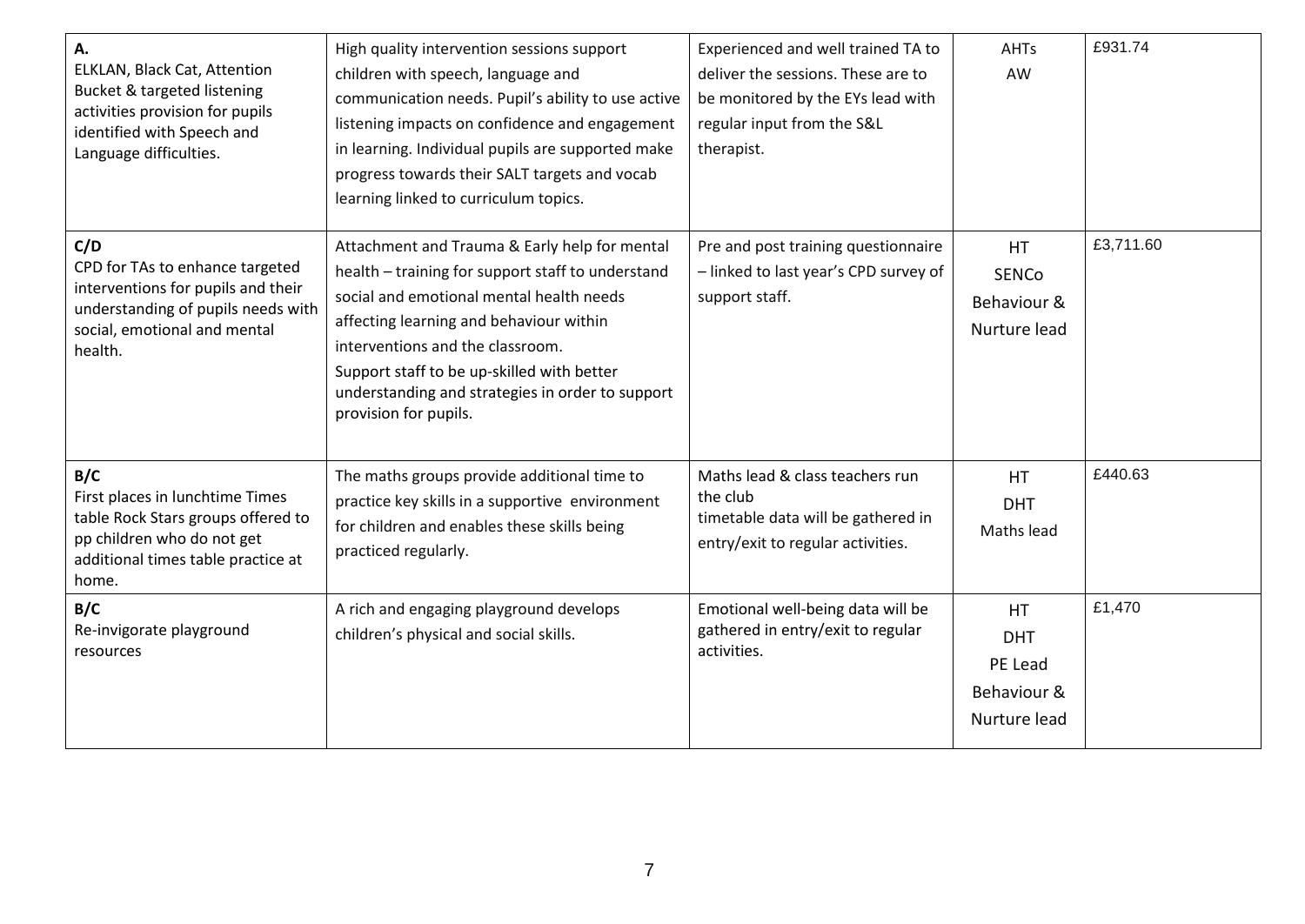| <b>B.</b><br>Enhancing the curriculum offer:<br>funding for Educational visit,<br>extracurricular clubs, clubs,<br>swimming, residential activities.                                             | All children enabled to access learning<br>opportunities outside of the classroom gives<br>them the opportunity to develop their skills and<br>talents in all areas of learning.<br>Rich and engaging extracurricular activities<br>enhance children's physical and social skills.                                                 | Numbers of pupils attending in<br>school and out of school<br>enrichment activities will be<br>monitored and any children not<br>taking up opportunities will be<br>followed up and further<br>encouraged to partake. | HT.<br><b>DHT</b><br>Office Staff                            | £8,825      |
|--------------------------------------------------------------------------------------------------------------------------------------------------------------------------------------------------|------------------------------------------------------------------------------------------------------------------------------------------------------------------------------------------------------------------------------------------------------------------------------------------------------------------------------------|-----------------------------------------------------------------------------------------------------------------------------------------------------------------------------------------------------------------------|--------------------------------------------------------------|-------------|
| B/C/D<br>Direct work for pupils, staff and<br>families in swift and appropriate<br>support for identified needs<br>including 1:1 face to face support,<br>telephone consultations.               | Work to ensure that PP families and all staff are<br>supported and signposted by skilled and staff.                                                                                                                                                                                                                                | Early Help and Safeguarding Audit.                                                                                                                                                                                    | HT.<br><b>DHT</b><br><b>DSLs &amp; Deputy</b><br><b>DSLs</b> | £39,138.40  |
| B/C/D<br>Jigsaw4U Home school links<br>worker. Social and emotional<br>support for those children<br>identified as being vulnerable or at<br>risk from falling behind due to<br>emotional needs. | Children vulnerable due to social/emotional<br>needs or circumstances need to be supported<br>alongside their families to overcome difficulties<br>and achieve at least as well as expected.<br>'Star' measures on entry/exit of targeted work<br>(Jigsaw4U) these have shown increase in self-<br>esteem and positive self-image. | Use an experienced Jigsaw4U<br>worker with a proven track record.<br>Regular meetings with Inclusion<br>Manager to track children                                                                                     | <b>HT</b><br><b>DHT</b><br>SENCo team                        | £4,809      |
| B/C<br><b>ELSA</b> (Emotional Literacy Support<br>Assistant) increased capacity to<br>five members of staff to offer<br>more support across the whole<br>school.                                 | Early intervention with those children who find it<br>difficult to express and communicate feelings and<br>emotions will prevent them becoming more<br>vulnerable and so not making expected progress<br>in learning.<br>Entry/Exit data gathered through questionnaires<br>to inform class teachers/parents with feed             | Well trained and experienced<br>support assistants are overseen<br>and monitored by the Inclusion<br>Manager.                                                                                                         | HT.<br><b>DHT</b><br>Behaviour &<br>Nurture lead             | £1,880      |
| B/C/D<br><b>TAMHS</b> offers support around<br>emotional well-being and<br>mental health for young people<br>in school.                                                                          | Children vulnerable due to social/emotional<br>needs or circumstances need to be supported<br>alongside their families to overcome difficulties<br>and achieve at least as well as expected.<br>Where families require support to get diagnoses<br>of specific condition impacting on children's<br>learning.                      | Use an experienced TAMHS worker<br>with a proven track record. Regular<br>meetings with SENCo team to track<br>children.                                                                                              | <b>HT</b><br><b>DHT</b><br>SENCo team                        | £16,000     |
|                                                                                                                                                                                                  |                                                                                                                                                                                                                                                                                                                                    |                                                                                                                                                                                                                       | Subtotal ii: budgeted cost                                   | £126,781.88 |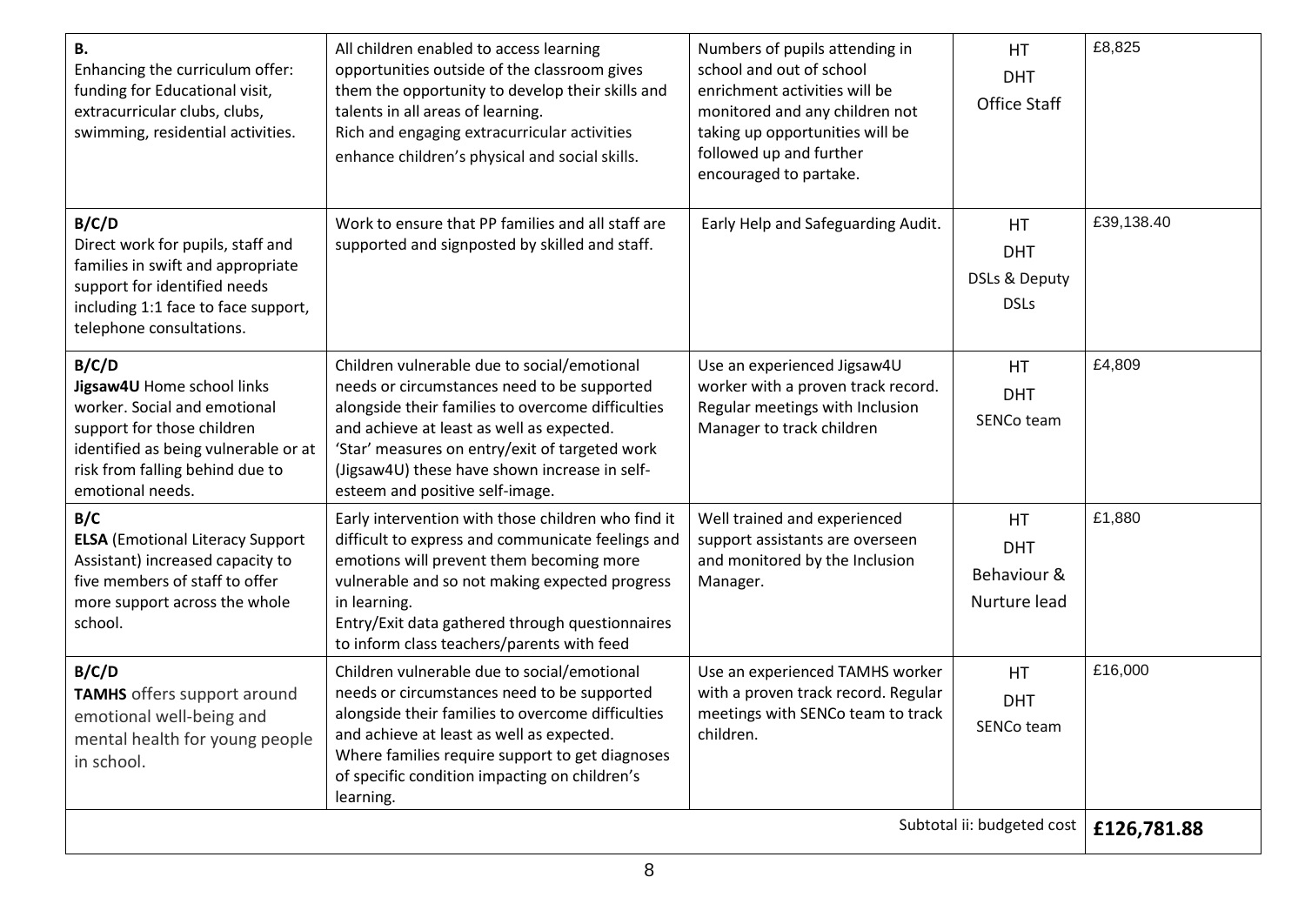| iii. Other approaches                                                                                                                                                                                                                                               |                                                                                                                                                                      |                                                                                                                                                    |                                                  |             |
|---------------------------------------------------------------------------------------------------------------------------------------------------------------------------------------------------------------------------------------------------------------------|----------------------------------------------------------------------------------------------------------------------------------------------------------------------|----------------------------------------------------------------------------------------------------------------------------------------------------|--------------------------------------------------|-------------|
| <b>Desired outcome</b>                                                                                                                                                                                                                                              | On-going monitoring of attendance for PP pupils                                                                                                                      |                                                                                                                                                    |                                                  |             |
| Chosen action / approach                                                                                                                                                                                                                                            | What is the evidence and rationale for this choice?                                                                                                                  | How will you<br>ensure it is                                                                                                                       | <b>Staff lead</b>                                | Cost        |
| D.<br>Analyse attendance data for PP<br>children, identify persistent<br>absenteeism as well as borderline<br>satisfactory attendance. Monitor<br>and follow up quickly on absences.<br>First day response provision.<br>Early involvement of EWO, TAF<br>meetings. | Attainment and progress cannot be improved if children are<br>not at school. The NfER briefing for school leaders identifies<br>addressing attendance as a key step. | <b>Attendance Officer</b><br>to collaborate with<br>HT to ensure the<br>processes to record<br>and follow up<br>attendance issues<br>run smoothly. | <b>HT</b><br><b>DHT</b><br>Attendance<br>Officer | £13,174.02  |
| All children are properly equipped<br>for school.                                                                                                                                                                                                                   | Lack of uniform and equipment can alienate PP children.                                                                                                              | All children properly<br>equipped for school.<br>Being properly<br>equipped adds to a                                                              | <b>HT</b><br><b>DHT</b>                          | £100        |
|                                                                                                                                                                                                                                                                     | £13,374.02                                                                                                                                                           |                                                                                                                                                    |                                                  |             |
| <b>Total budgeted cost</b>                                                                                                                                                                                                                                          |                                                                                                                                                                      |                                                                                                                                                    |                                                  | £165,680.74 |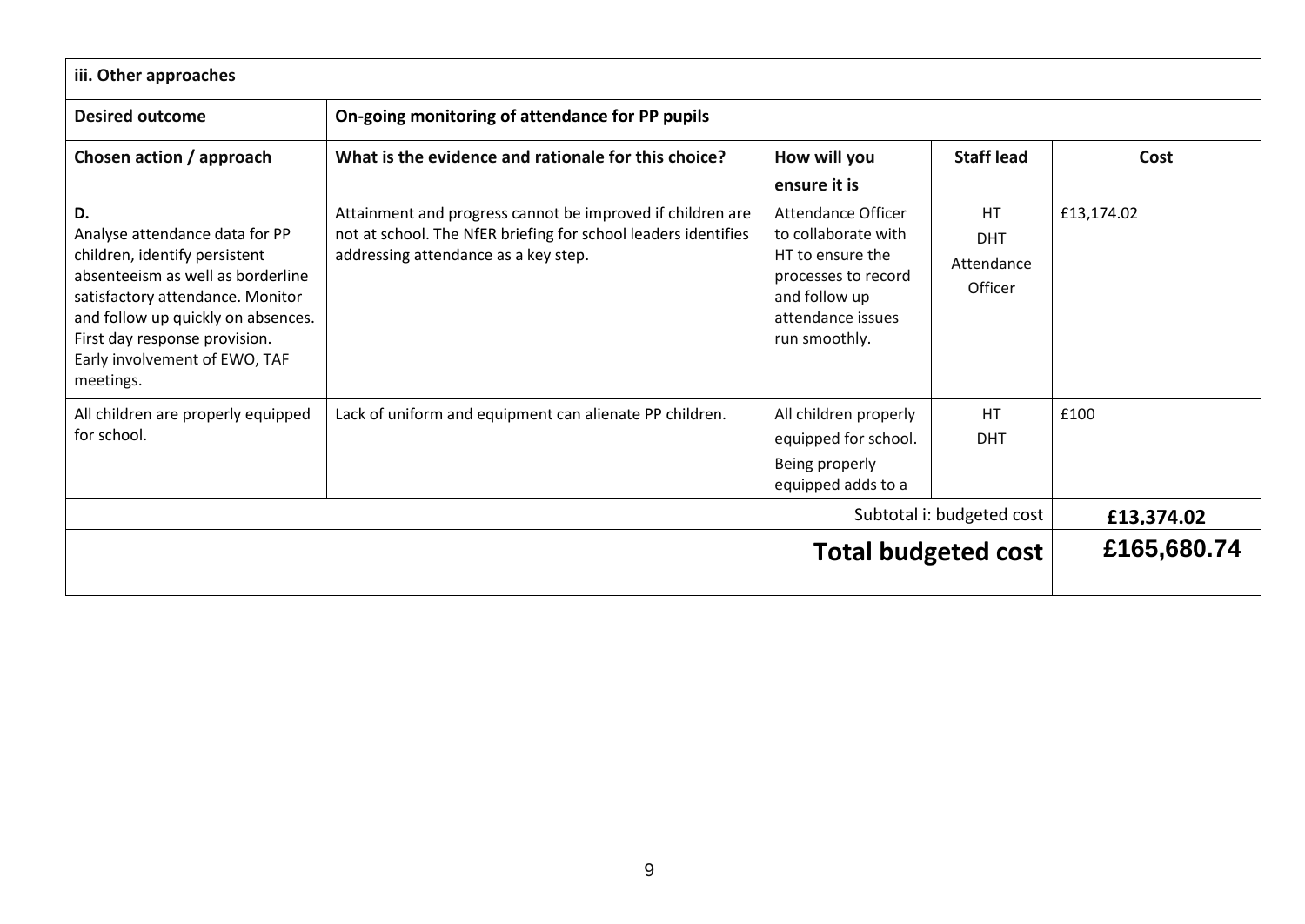|                                | 6. Review of expenditure |           |                                                                                                                          |                                                                                 |      |  |  |  |
|--------------------------------|--------------------------|-----------|--------------------------------------------------------------------------------------------------------------------------|---------------------------------------------------------------------------------|------|--|--|--|
| <b>Previous Academic Year</b>  |                          | 2020-2021 |                                                                                                                          |                                                                                 |      |  |  |  |
| i. Quality of teaching for all |                          |           |                                                                                                                          |                                                                                 |      |  |  |  |
| <b>Desired outcome</b>         | Chosen action / approach |           | Estimated impact: Did you meet the<br>success criteria? Include impact on pupils<br>not eligible for PP, if appropriate. | <b>Lessons learned</b><br>(and whether you will continue with<br>this approach) | Cost |  |  |  |
|                                |                          |           |                                                                                                                          |                                                                                 |      |  |  |  |
|                                |                          |           |                                                                                                                          |                                                                                 |      |  |  |  |
| ii. Targeted support           |                          |           |                                                                                                                          |                                                                                 |      |  |  |  |
| <b>Desired outcome</b>         | Chosen action / approach |           | Estimated impact: Did you meet the<br>success criteria? Include impact on pupils<br>not eligible for PP, if appropriate. | <b>Lessons learned</b><br>(and whether you will continue with<br>this approach) | Cost |  |  |  |
|                                |                          |           |                                                                                                                          |                                                                                 |      |  |  |  |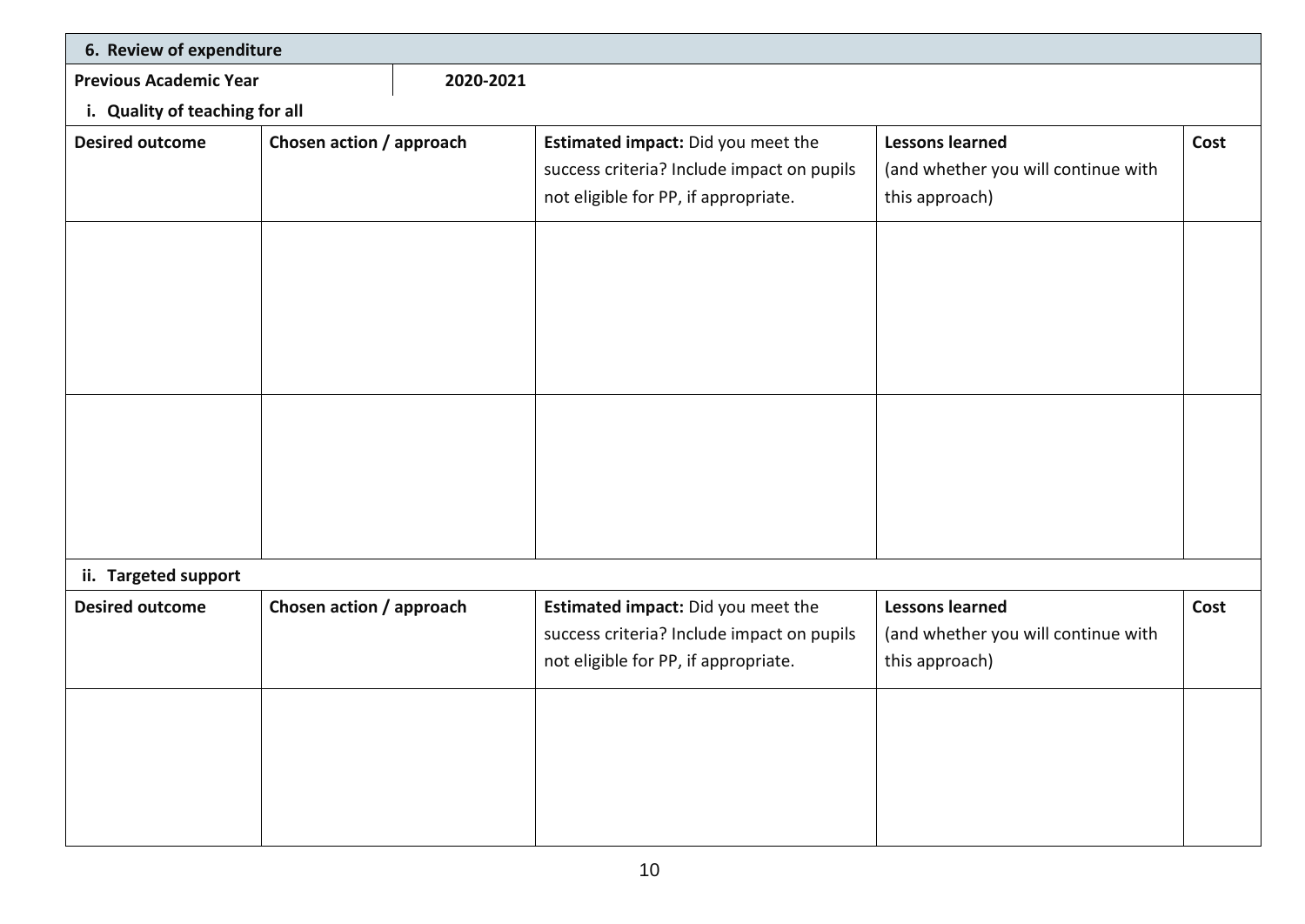| iii. Other approaches  |                          |                                                                                                                          |                                                                                 |      |
|------------------------|--------------------------|--------------------------------------------------------------------------------------------------------------------------|---------------------------------------------------------------------------------|------|
| <b>Desired outcome</b> | Chosen action / approach | Estimated impact: Did you meet the<br>success criteria? Include impact on pupils<br>not eligible for PP, if appropriate. | <b>Lessons learned</b><br>(and whether you will continue with<br>this approach) | Cost |
|                        |                          |                                                                                                                          |                                                                                 |      |
|                        |                          |                                                                                                                          |                                                                                 |      |
|                        |                          |                                                                                                                          |                                                                                 |      |